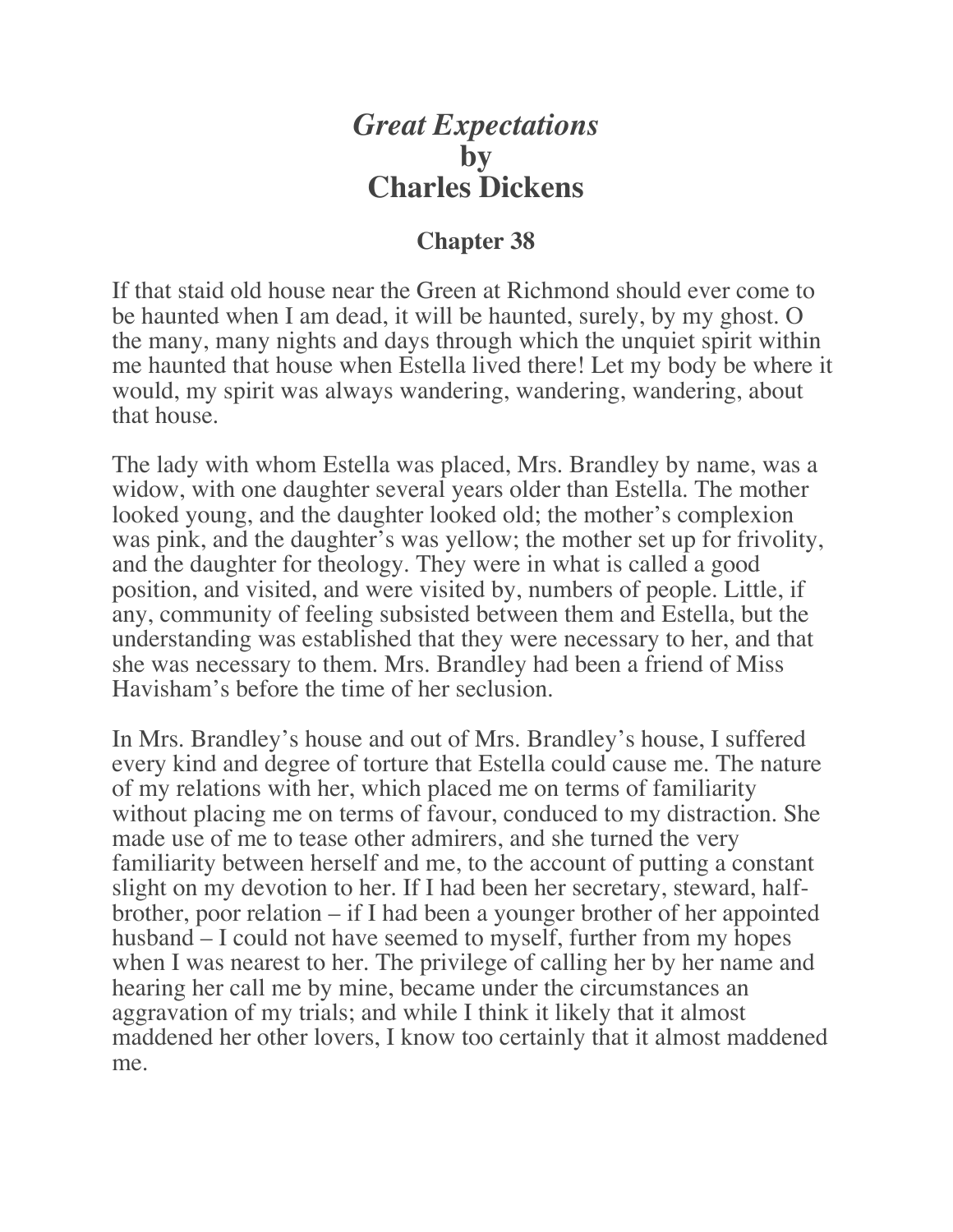She had admirers without end. No doubt my jealousy made an admirer of every one who went near her; but there were more than enough of them without that.

I saw her often at Richmond, I heard of her often in town, and I used often to take her and the Brandleys on the water; there were picnics, fete days, plays, operas, concerts, parties, all sorts of pleasures, through which I pursued her – and they were all miseries to me. I never had one hour's happiness in her society, and yet my mind all round the four-andtwenty hours was harping on the happiness of having her with me unto death.

Throughout this part of our intercourse – and it lasted, as will presently be seen, for what I then thought a long time – she habitually reverted to that tone which expressed that our association was forced upon us. There were other times when she would come to a sudden check in this tone and in all her many tones, and would seem to pity me.

"Pip, Pip," she said one evening, coming to such a check, when we sat apart at a darkening window of the house in Richmond; "will you never take warning?"

"Of what?"

"Of me."

"Warning not to be attracted by you, do you mean, Estella?"

"Do I mean! If you don't know what I mean, you are blind."

I should have replied that Love was commonly reputed blind, but for the reason that I always was restrained – and this was not the least of my miseries – by a feeling that it was ungenerous to press myself upon her, when she knew that she could not choose but obey Miss Havisham. My dread always was, that this knowledge on her part laid me under a heavy disadvantage with her pride, and made me the subject of a rebellious struggle in her bosom.

"At any rate," said I, "I have no warning given me just now, for you wrote to me to come to you, this time."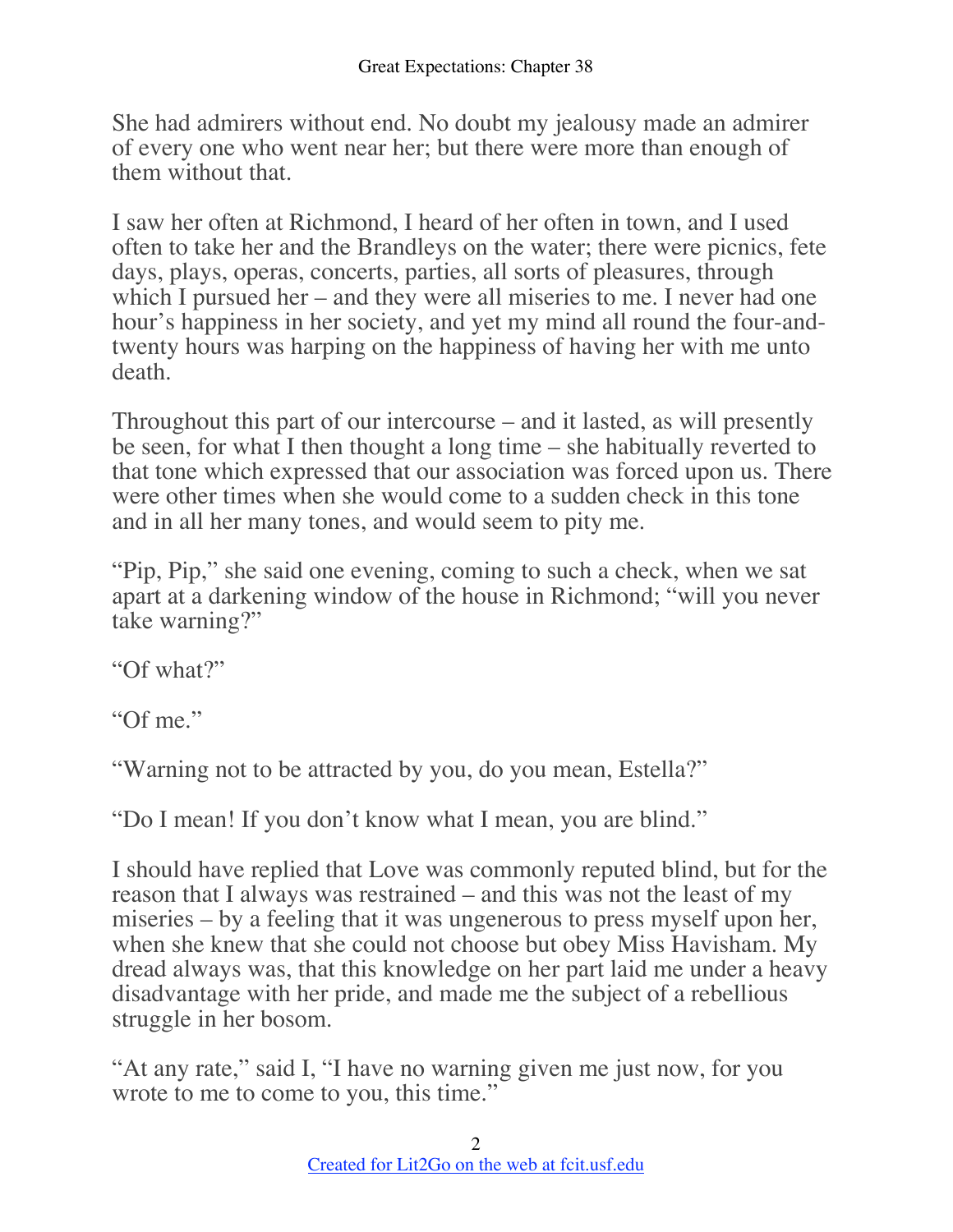"That's true," said Estella, with a cold careless smile that always chilled me.

After looking at the twilight without, for a little while, she went on to say:

"The time has come round when Miss Havisham wishes to have me for a day at Satis. You are to take me there, and bring me back, if you will. She would rather I did not travel alone, and objects to receiving my maid, for she has a sensitive horror of being talked of by such people. Can you take me?"

"Can I take you, Estella!"

"You can then? The day after to-morrow, if you please. You are to pay all charges out of my purse, You hear the condition of your going?"

"And must obey," said I.

This was all the preparation I received for that visit, or for others like it: Miss Havisham never wrote to me, nor had I ever so much as seen her handwriting. We went down on the next day but one, and we found her in the room where I had first beheld her, and it is needless to add that there was no change in Satis House.

She was even more dreadfully fond of Estella than she had been when I last saw them together; I repeat the word advisedly, for there was something positively dreadful in the energy of her looks and embraces. She hung upon Estella's beauty, hung upon her words, hung upon her gestures, and sat mumbling her own trembling fingers while she looked at her, as though she were devouring the beautiful creature she had reared.

From Estella she looked at me, with a searching glance that seemed to pry into my heart and probe its wounds. "How does she use you, Pip; how does she use you?" she asked me again, with her witch-like eagerness, even in Estella's hearing. But, when we sat by her flickering fire at night, she was most weird; for then, keeping Estella's hand drawn through her arm and clutched in her own hand, she extorted from her, by dint of referring back to what Estella had told her in her regular letters,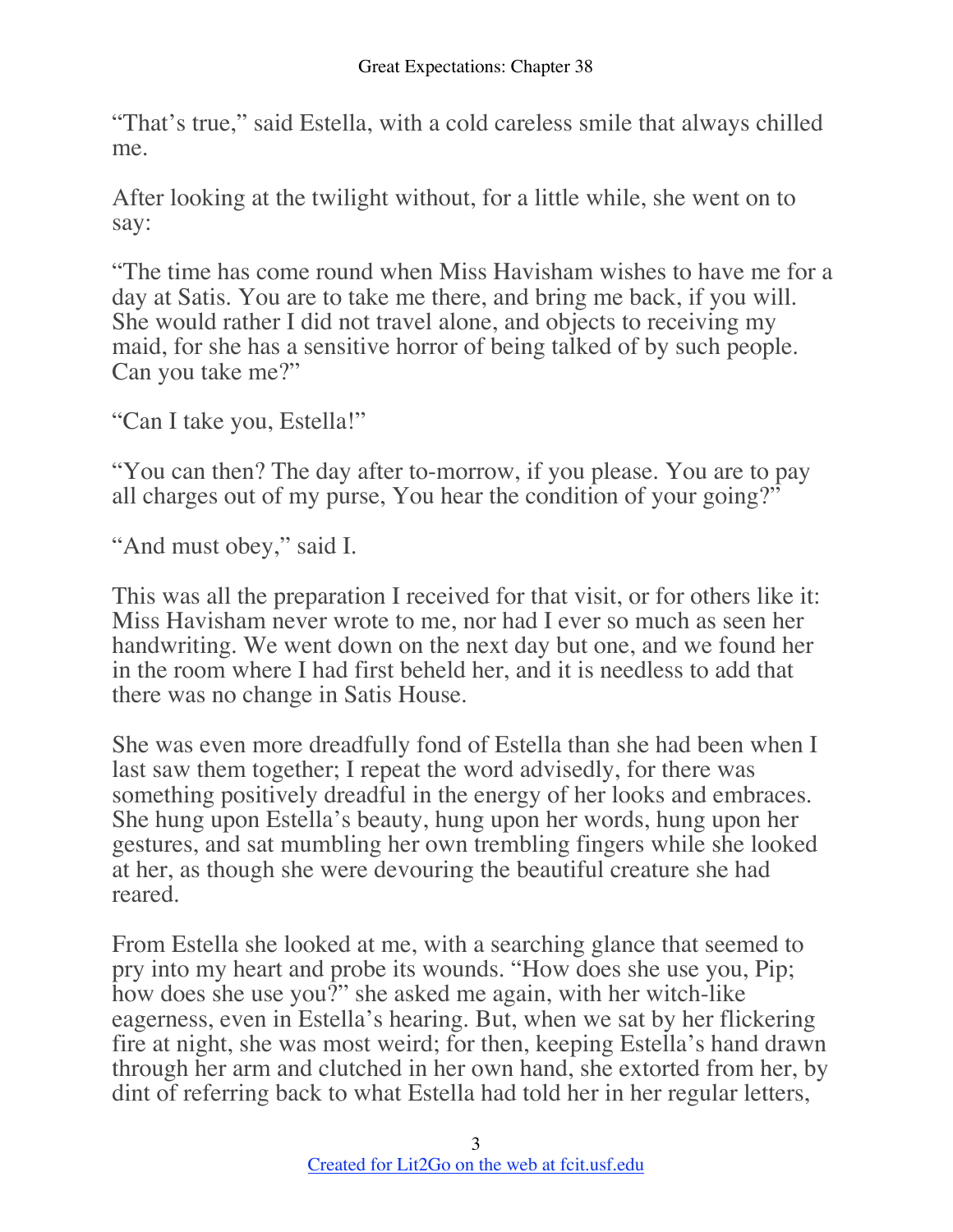the names and conditions of the men whom she had fascinated; and as Miss Havisham dwelt upon this roll, with the intensity of a mind mortally hurt and diseased, she sat with her other hand on her crutch stick, and her chin on that, and her wan bright eyes glaring at me, a very spectre.

I saw in this, wretched though it made me, and bitter the sense of dependence and even of degradation that it awakened – I saw in this, that Estella was set to wreak Miss Havisham's revenge on men, and that she was not to be given to me until she had gratified it for a term. I saw in this, a reason for her being beforehand assigned to me. Sending her out to attract and torment and do mischief, Miss Havisham sent her with the malicious assurance that she was beyond the reach of all admirers, and that all who staked upon that cast were secured to lose. I saw in this, that I, too, was tormented by a perversion of ingenuity, even while the prize was reserved for me. I saw in this, the reason for my being staved off so long, and the reason for my late guardian's declining to commit himself to the formal knowledge of such a scheme. In a word, I saw in this, Miss Havisham as I had her then and there before my eyes, and always had had her before my eyes; and I saw in this, the distinct shadow of the darkened and unhealthy house in which her life was hidden from the sun.

The candles that lighted that room of hers were placed in sconces on the wall. They were high from the ground, and they burnt with the steady dulness of artificial light in air that is seldom renewed. As I looked round at them, and at the pale gloom they made, and at the stopped clock, and at the withered articles of bridal dress upon the table and the ground, and at her own awful figure with its ghostly reflection thrown large by the fire upon the ceiling and the wall, I saw in everything the construction that my mind had come to, repeated and thrown back to me. My thoughts passed into the great room across the landing where the table was spread, and I saw it written, as it were, in the falls of the cobwebs from the centre-piece, in the crawlings of the spiders on the cloth, in the tracks of the mice as they betook their little quickened hearts behind the panels, and in the gropings and pausings of the beetles on the floor.

It happened on the occasion of this visit that some sharp words arose between Estella and Miss Havisham. It was the first time I had ever seen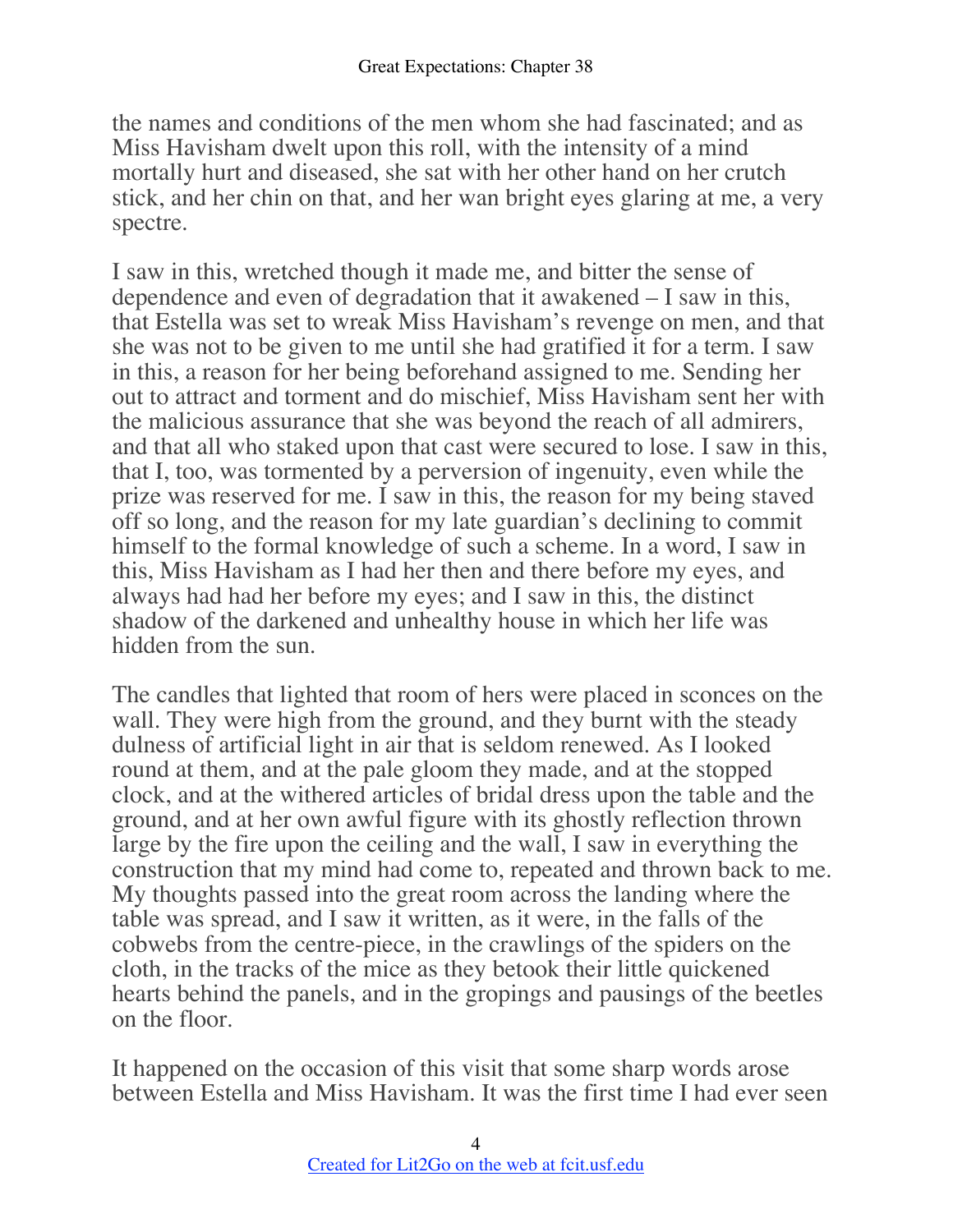them opposed.

We were seated by the fire, as just now described, and Miss Havisham still had Estella's arm drawn through her own, and still clutched Estella's hand in hers, when Estella gradually began to detach herself. She had shown a proud impatience more than once before, and had rather endured that fierce affection than accepted or returned it.

"What!" said Miss Havisham, flashing her eyes upon her, "are you tired of me?"

"Only a little tired of myself," replied Estella, disengaging her arm, and moving to the great chimney-piece, where she stood looking down at the fire.

"Speak the truth, you ingrate!" cried Miss Havisham, passionately striking her stick upon the floor; "you are tired of me."

Estella looked at her with perfect composure, and again looked down at the fire. Her graceful figure and her beautiful face expressed a selfpossessed indifference to the wild heat of the other, that was almost cruel.

"You stock and stone!" exclaimed Miss Havisham. "You cold, cold heart!"

"What?" said Estella, preserving her attitude of indifference as she leaned against the great chimney-piece and only moving her eyes; "do you reproach me for being cold? You?"

"Are you not?" was the fierce retort.

"You should know," said Estella. "I am what you have made me. Take all the praise, take all the blame; take all the success, take all the failure; in short, take me."

"O, look at her, look at her!" cried Miss Havisham, bitterly; "Look at her, so hard and thankless, on the hearth where she was reared! Where I took her into this wretched breast when it was first bleeding from its stabs, and where I have lavished years of tenderness upon her!"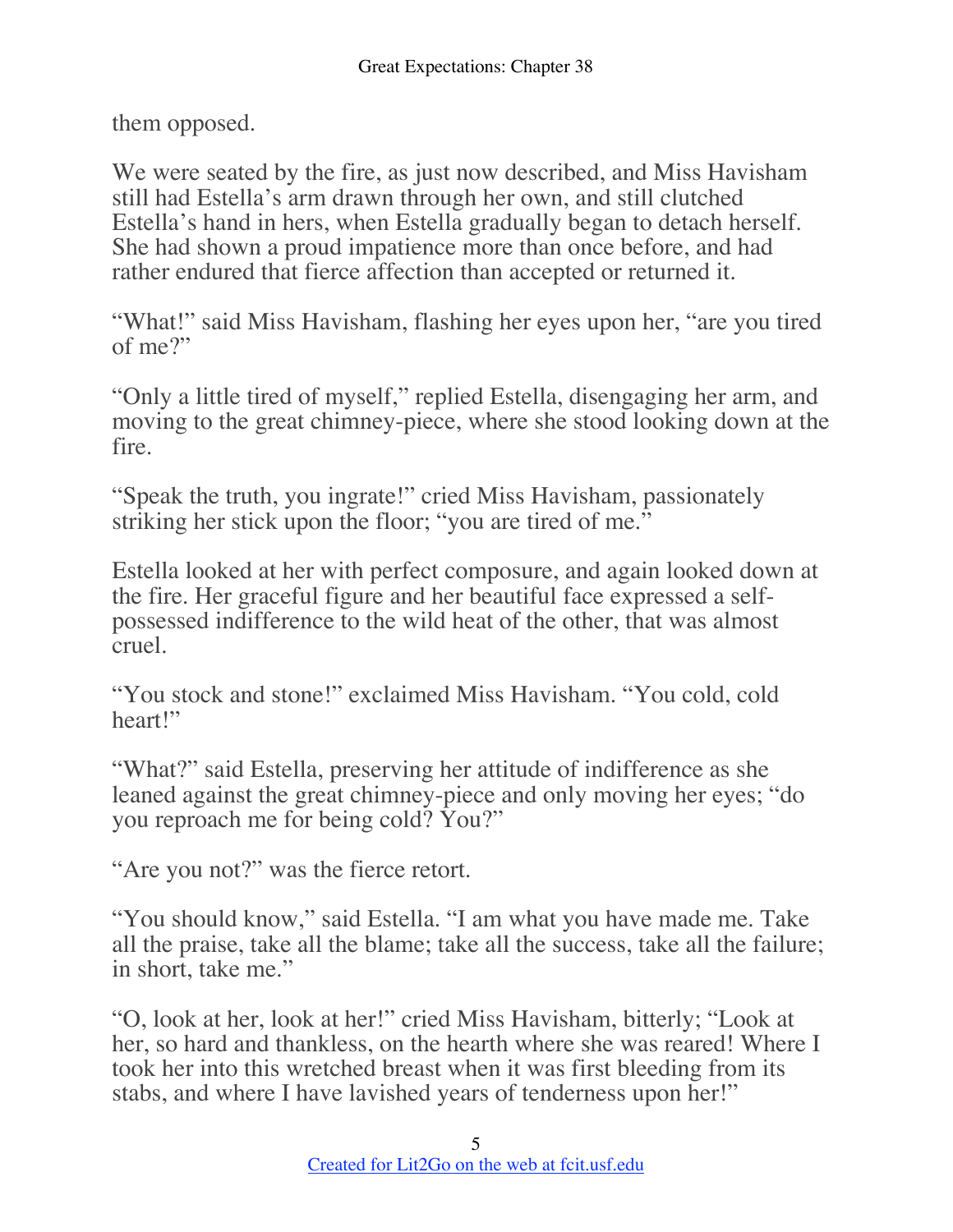"At least I was no party to the compact," said Estella, "for if I could walk and speak, when it was made, it was as much as I could do. But what would you have? You have been very good to me, and I owe everything to you. What would you have?"

"Love," replied the other.

"You have it."

"I have not," said Miss Havisham.

"Mother by adoption," retorted Estella, never departing from the easy grace of her attitude, never raising her voice as the other did, never yielding either to anger or tenderness, "Mother by adoption, I have said that I owe everything to you. All I possess is freely yours. All that you have given me, is at your command to have again. Beyond that, I have nothing. And if you ask me to give you what you never gave me, my gratitude and duty cannot do impossibilities."

"Did I never give her love!" cried Miss Havisham, turning wildly to me. "Did I never give her a burning love, inseparable from jealousy at all times, and from sharp pain, while she speaks thus to me! Let her call me mad, let her call me mad!"

"Why should I call you mad," returned Estella, "I, of all people? Does any one live, who knows what set purposes you have, half as well as I do? Does any one live, who knows what a steady memory you have, half as well as I do? I who have sat on this same hearth on the little stool that is even now beside you there, learning your lessons and looking up into your face, when your face was strange and frightened me!"

"Soon forgotten!" moaned Miss Havisham. "Times soon forgotten!"

"No, not forgotten," retorted Estella. "Not forgotten, but treasured up in my memory. When have you found me false to your teaching? When have you found me unmindful of your lessons? When have you found me giving admission here," she touched her bosom with her hand, "to anything that you excluded? Be just to me."

"So proud, so proud!" moaned Miss Havisham, pushing away her grey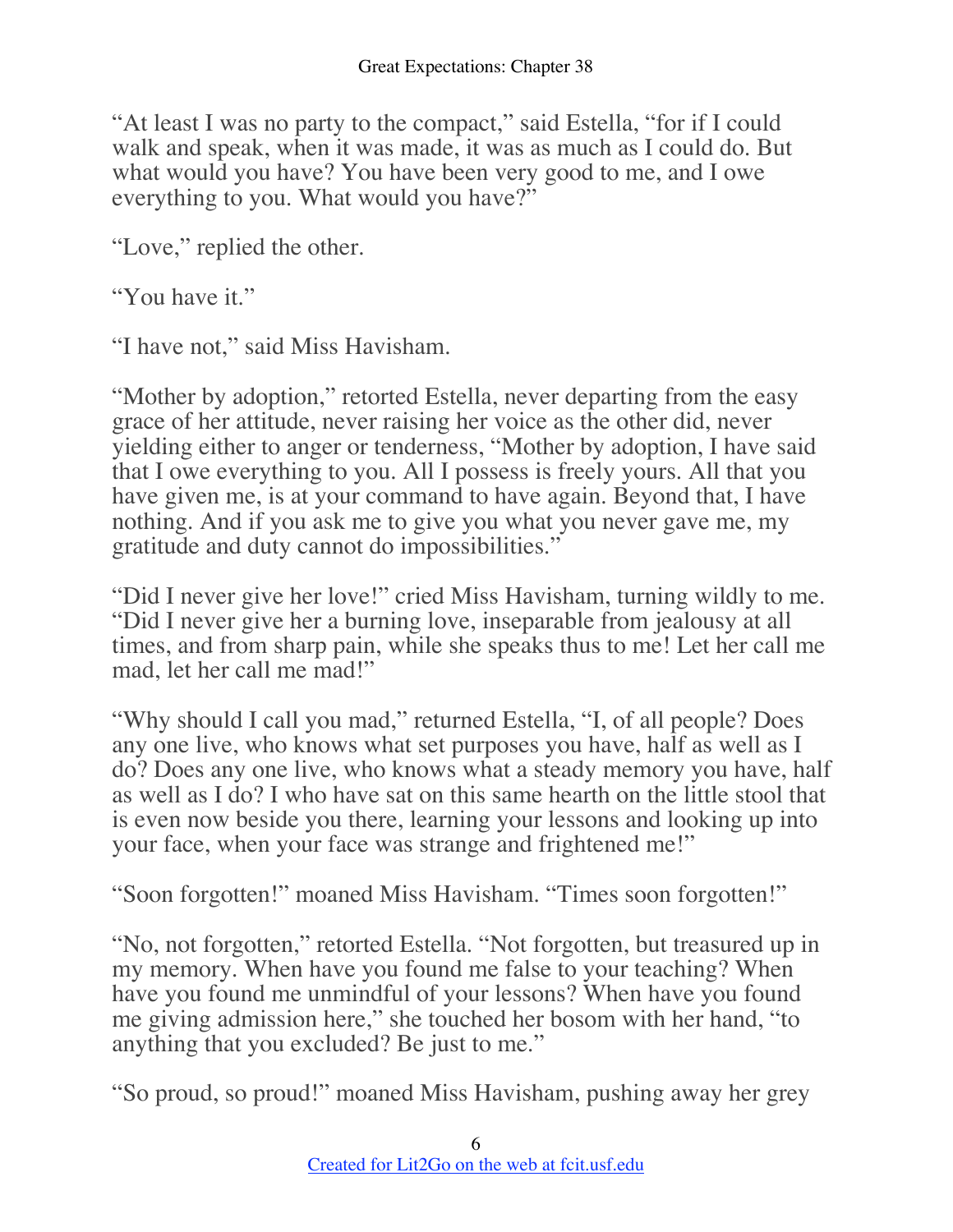hair with both her hands.

"Who taught me to be proud?" returned Estella. "Who praised me when I learnt my lesson?"

"So hard, so hard!" moaned Miss Havisham, with her former action.

"Who taught me to be hard?" returned Estella. "Who praised me when I learnt my lesson?"

"But to be prout and hard to me!" Miss Havisham quite shrieked, as she stretched out her arms. "Estella, Estella, Estella, to be proud and hard to me!"

Estella looked at her for a moment with a kind of calm wonder, but was not otherwise disturbed; when the moment was past, she looked down at the fire again.

"I cannot think," said Estella, raising her eyes after a silence "why you should be so unreasonable when I come to see you after a separation. I have never forgotten your wrongs and their causes. I have never been unfaithful to you or your schooling. I have never shown any weakness that I can charge myself with."

"Would it be weakness to return my love?" exclaimed Miss Havisham. "But yes, yes, she would call it so!"

"I begin to think," said Estella, in a musing way, after another moment of calm wonder, "that I almost understand how this comes about. If you had brought up your adopted daughter wholly in the dark confinement of these rooms, and had never let her know that there was such a thing as the daylight by which she had never once seen your face – if you had done that, and then, for a purpose had wanted her to understand the daylight and know all about it, you would have been disappointed and angry?"

Miss Havisham, with her head in her hands, sat making a low moaning, and swaying herself on her chair, but gave no answer.

"Or," said Estella, " – which is a nearer case – if you had taught her,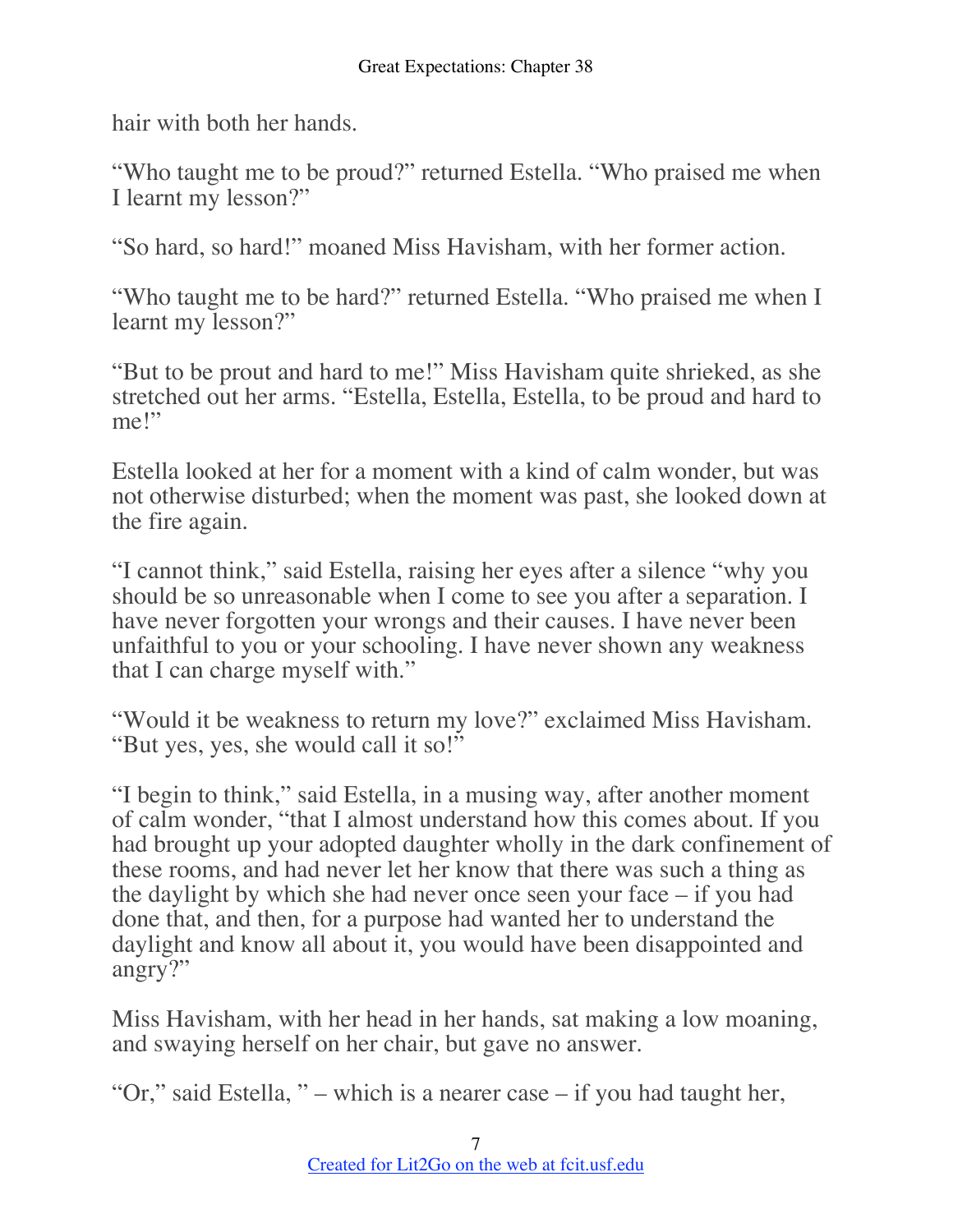from the dawn of her intelligence, with your utmost energy and might, that there was such a thing as daylight, but that it was made to be her enemy and destroyer, and she must always turn against it, for it had blighted you and would else blight her; – if you had done this, and then, for a purpose, had wanted her to take naturally to the daylight and she could not do it, you would have been disappointed and angry?"

Miss Havisham sat listening (or it seemed so, for I could not see her face), but still made no answer.

"So," said Estella, "I must be taken as I have been made. The success is not mine, the failure is not mine, but the two together make me."

Miss Havisham had settled down, I hardly knew how, upon the floor, among the faded bridal relics with which it was strewn. I took advantage of the moment – I had sought one from the first – to leave the room, after beseeching Estella's attention to her, with a movement of my hand. When I left, Estella was yet standing by the great chimney-piece, just as she had stood throughout. Miss Havisham's grey hair was all adrift upon the ground, among the other bridal wrecks, and was a miserable sight to see.

It was with a depressed heart that I walked in the starlight for an hour and more, about the court-yard, and about the brewery, and about the ruined garden. When I at last took courage to return to the room, I found Estella sitting at Miss Havisham's knee, taking up some stitches in one of those old articles of dress that were dropping to pieces, and of which I have often been reminded since by the faded tatters of old banners that I have seen hanging up in cathedrals. Afterwards, Estella and I played at cards, as of yore – only we were skilful now, and played French games – and so the evening wore away, and I went to bed.

I lay in that separate building across the court-yard. It was the first time I had ever lain down to rest in Satis House, and sleep refused to come near me. A thousand Miss Havishams haunted me. She was on this side of my pillow, on that, at the head of the bed, at the foot, behind the halfopened door of the dressing-room, in the dressing-room, in the room overhead, in the room beneath – everywhere. At last, when the night was slow to creep on towards two o'clock, I felt that I absolutely could no longer bear the place as a place to lie down in, and that I must get up. I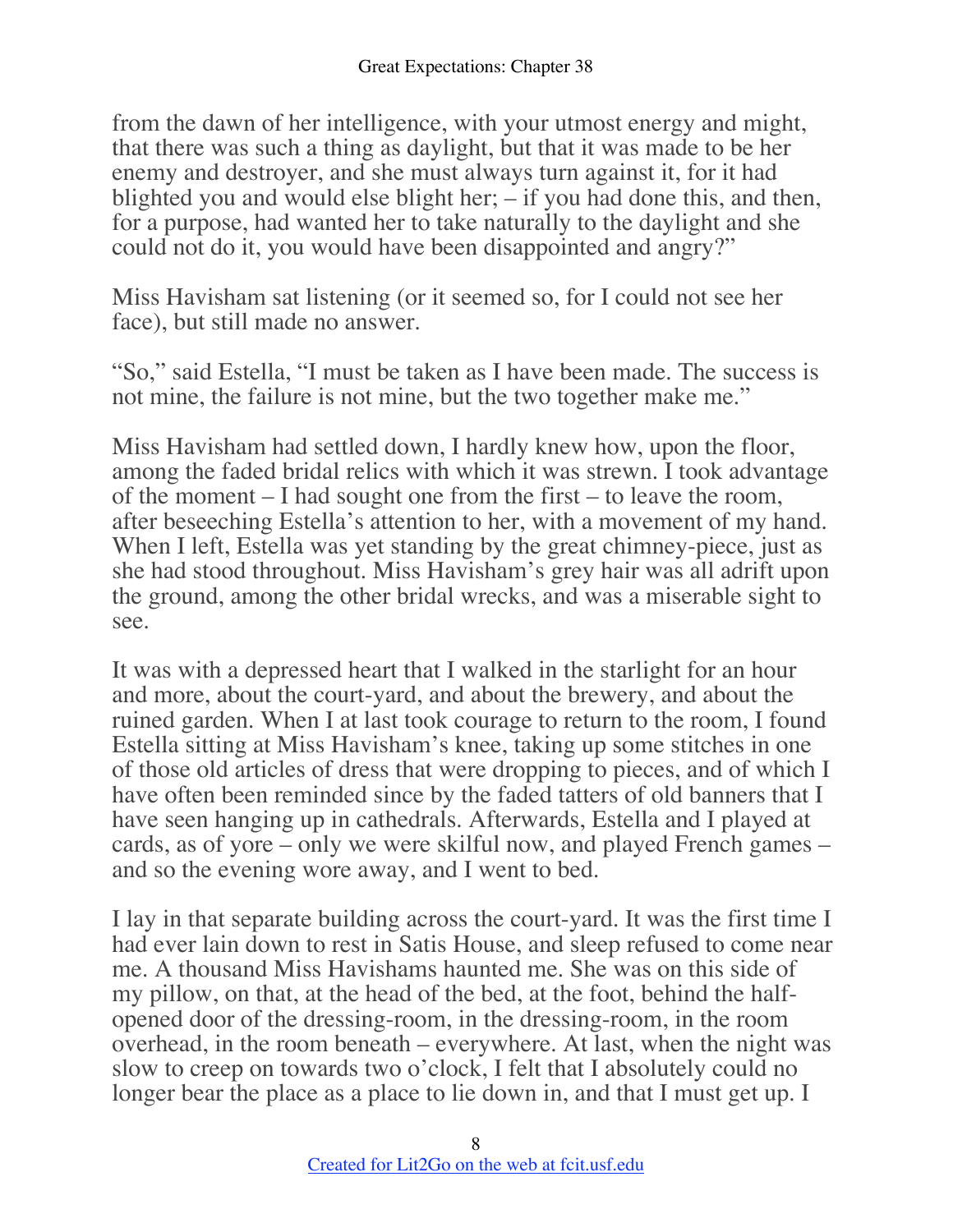therefore got up and put on my clothes, and went out across the yard into the long stone passage, designing to gain the outer court-yard and walk there for the relief of my mind. But, I was no sooner in the passage than I extinguished my candle; for, I saw Miss Havisham going along it in a ghostly manner, making a low cry. I followed her at a distance, and saw her go up the staircase. She carried a bare candle in her hand, which she had probably taken from one of the sconces in her own room, and was a most unearthly object by its light. Standing at the bottom of the staircase, I felt the mildewed air of the feast-chamber, without seeing her open the door, and I heard her walking there, and so across into her own room, and so across again into that, never ceasing the low cry. After a time, I tried in the dark both to get out, and to go back, but I could do neither until some streaks of day strayed in and showed me where to lay my hands. During the whole interval, whenever I went to the bottom of the staircase, I heard her footstep, saw her light pass above, and heard her ceaseless low cry.

Before we left next day, there was no revival of the difference between her and Estella, nor was it ever revived on any similar occasion; and there were four similar occasions, to the best of my remembrance. Nor, did Miss Havisham's manner towards Estella in anywise change, except that I believed it to have something like fear infused among its former characteristics.

It is impossible to turn this leaf of my life, without putting Bentley Drummle's name upon it; or I would, very gladly.

On a certain occasion when the Finches were assembled in force, and when good feeling was being promoted in the usual manner by nobody's agreeing with anybody else, the presiding Finch called the Grove to order, forasmuch as Mr. Drummle had not yet toasted a lady; which, according to the solemn constitution of the society, it was the brute's turn to do that day. I thought I saw him leer in an ugly way at me while the decanters were going round, but as there was no love lost between us, that might easily be. What was my indignant surprise when he called upon the company to pledge him to "Estella!"

"Estella who?" said I.

"Never you mind," retorted Drummle.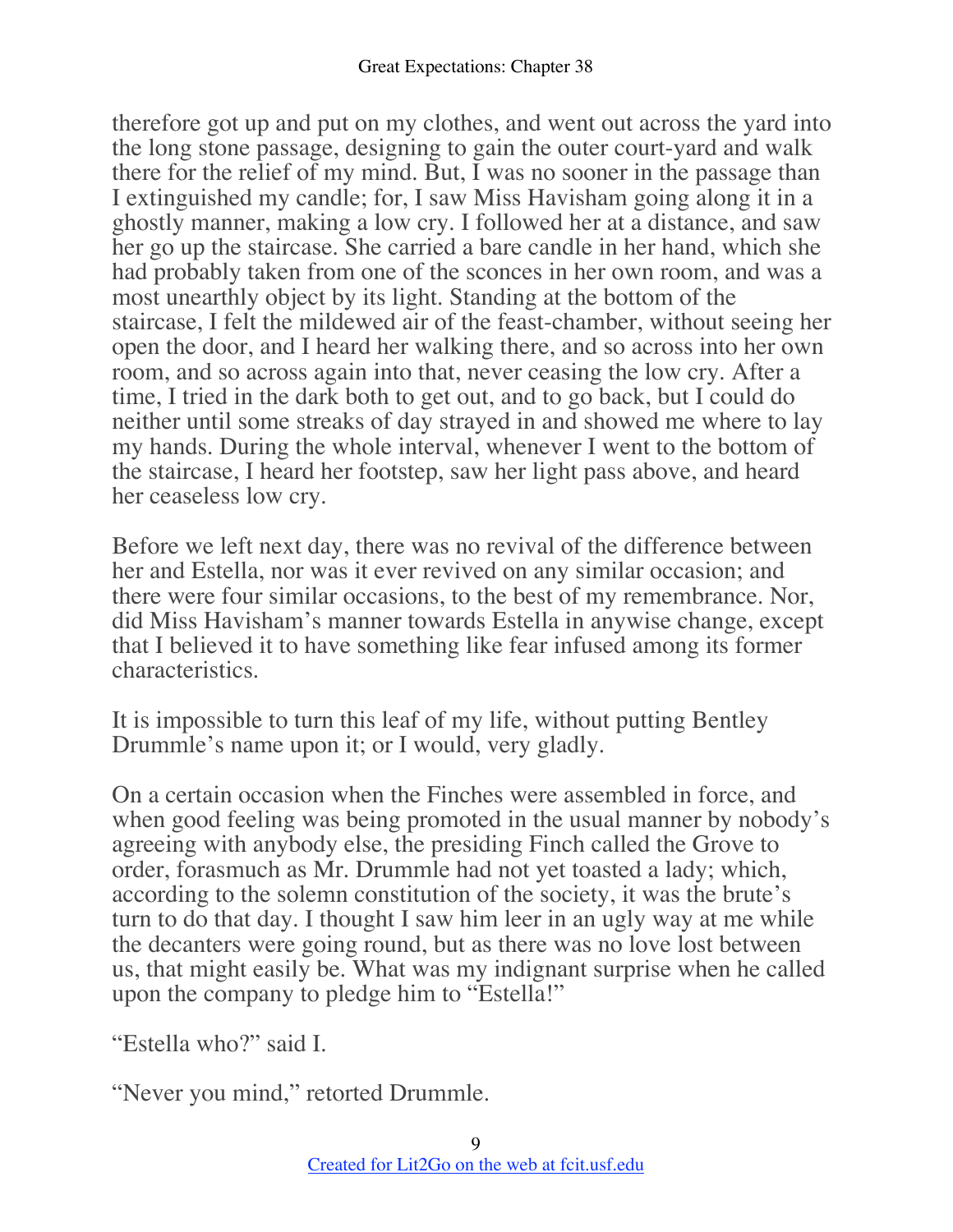"Estella of where?" said I. "You are bound to say of where." Which he was, as a Finch.

"Of Richmond, gentlemen," said Drummle, putting me out of the question, "and a peerless beauty."

Much he knew about peerless beauties, a mean miserable idiot! I whispered Herbert.

"I know that lady," said Herbert, across the table, when the toast had been honoured.

"Do you?" said Drummle.

"And so do I," I added, with a scarlet face.

"Do you?" said Drummle. "Oh, Lord!"

This was the only retort – except glass or crockery – that the heavy creature was capable of making; but, I became as highly incensed by it as if it had been barbed with wit, and I immediately rose in my place and said that I could not but regard it as being like the honourable Finch's impudence to come down to that Grove – we always talked about coming down to that Grove, as a neat Parliamentary turn of expression – down to that Grove, proposing a lady of whom he knew nothing. Mr. Drummle upon this, starting up, demanded what I meant by that? Whereupon, I made him the extreme reply that I believed he knew where I was to be found.

Whether it was possible in a Christian country to get on without blood, after this, was a question on which the Finches were divided. The debate upon it grew so lively, indeed, that at least six more honourable members told six more, during the discussion, that they believed they knew where they were to be found. However, it was decided at last (the Grove being a Court of Honour) that if Mr. Drummle would bring never so slight a certificate from the lady, importing that he had the honour of her acquaintance, Mr. Pip must express his regret, as a gentleman and a Finch, for "having been betrayed into a warmth which." Next day was appointed for the production (lest our honour should take cold from delay), and next day Drummle appeared with a polite little avowal in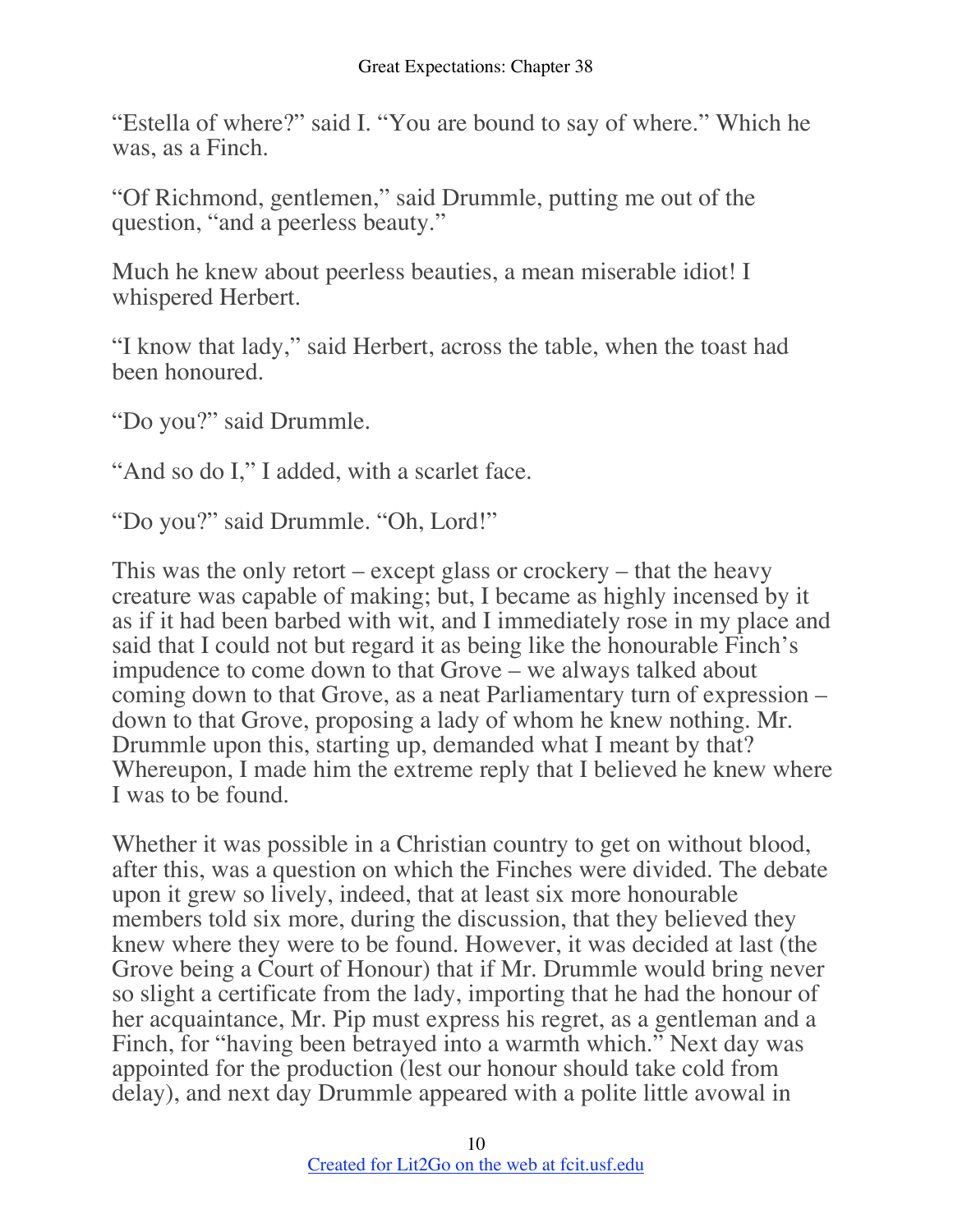Estella's hand, that she had had the honour of dancing with him several times. This left me no course but to regret that I had been "betrayed into a warmth which," and on the whole to repudiate, as untenable, the idea that I was to be found anywhere. Drummle and I then sat snorting at one another for an hour, while the Grove engaged in indiscriminate contradiction, and finally the promotion of good feeling was declared to have gone ahead at an amazing rate.

I tell this lightly, but it was no light thing to me. For, I cannot adequately express what pain it gave me to think that Estella should show any favour to a contemptible, clumsy, sulky booby, so very far below the average. To the present moment, I believe it to have been referable to some pure fire of generosity and disinterestedness in my love for her, that I could not endure the thought of her stooping to that hound. No doubt I should have been miserable whomsoever she had favoured; but a worthier object would have caused me a different kind and degree of distress.

It was easy for me to find out, and I did soon find out, that Drummle had begun to follow her closely, and that she allowed him to do it. A little while, and he was always in pursuit of her, and he and I crossed one another every day. He held on, in a dull persistent way, and Estella held him on; now with encouragement, now with discouragement, now almost flattering him, now openly despising him, now knowing him very well, now scarcely remembering who he was.

The Spider, as Mr. Jaggers had called him, was used to lying in wait, however, and had the patience of his tribe. Added to that, he had a blockhead confidence in his money and in his family greatness, which sometimes did him good service – almost taking the place of concentration and determined purpose. So, the Spider, doggedly watching Estella, outwatched many brighter insects, and would often uncoil himself and drop at the right nick of time.

At a certain Assembly Ball at Richmond (there used to be Assembly Balls at most places then), where Estella had outshone all other beauties, this blundering Drummle so hung about her, and with so much toleration on her part, that I resolved to speak to her concerning him. I took the next opportunity: which was when she was waiting for Mrs. Brandley to take her home, and was sitting apart among some flowers, ready to go. I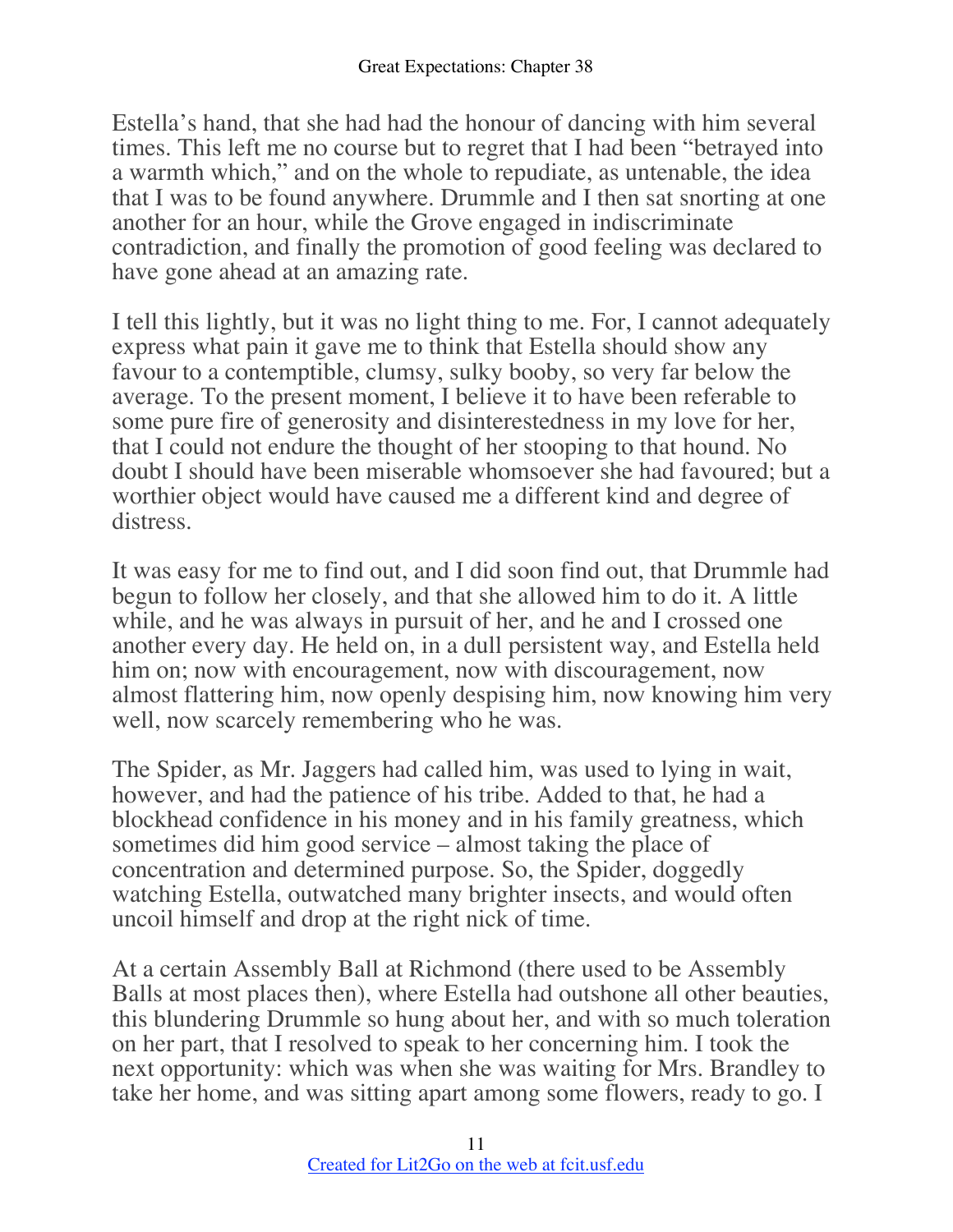was with her, for I almost always accompanied them to and from such places.

"Are you tired, Estella?"

"Rather, Pip."

"You should be."

"Say rather, I should not be; for I have my letter to Satis House to write, before I go to sleep."

"Recounting to-night's triumph?" said I. "Surely a very poor one, Estella."

"What do you mean? I didn't know there had been any."

"Estella," said I, "do look at that fellow in the corner yonder, who is looking over here at us."

"Why should I look at him?" returned Estella, with her eyes on me instead. "What is there in that fellow in the corner yonder – to use your words – that I need look at?"

"Indeed, that is the very question I want to ask you," said I. "For he has been hovering about you all night."

"Moths, and all sorts of ugly creatures," replied Estella, with a glance towards him, "hover about a lighted candle. Can the candle help it?"

"No," I returned; "but cannot the Estella help it?"

"Well!" said she, laughing, after a moment, "perhaps. Yes. Anything you like."

"But, Estella, do hear me speak. It makes me wretched that you should encourage a man so generally despised as Drummle. You know he is despised."

"Well?" said she.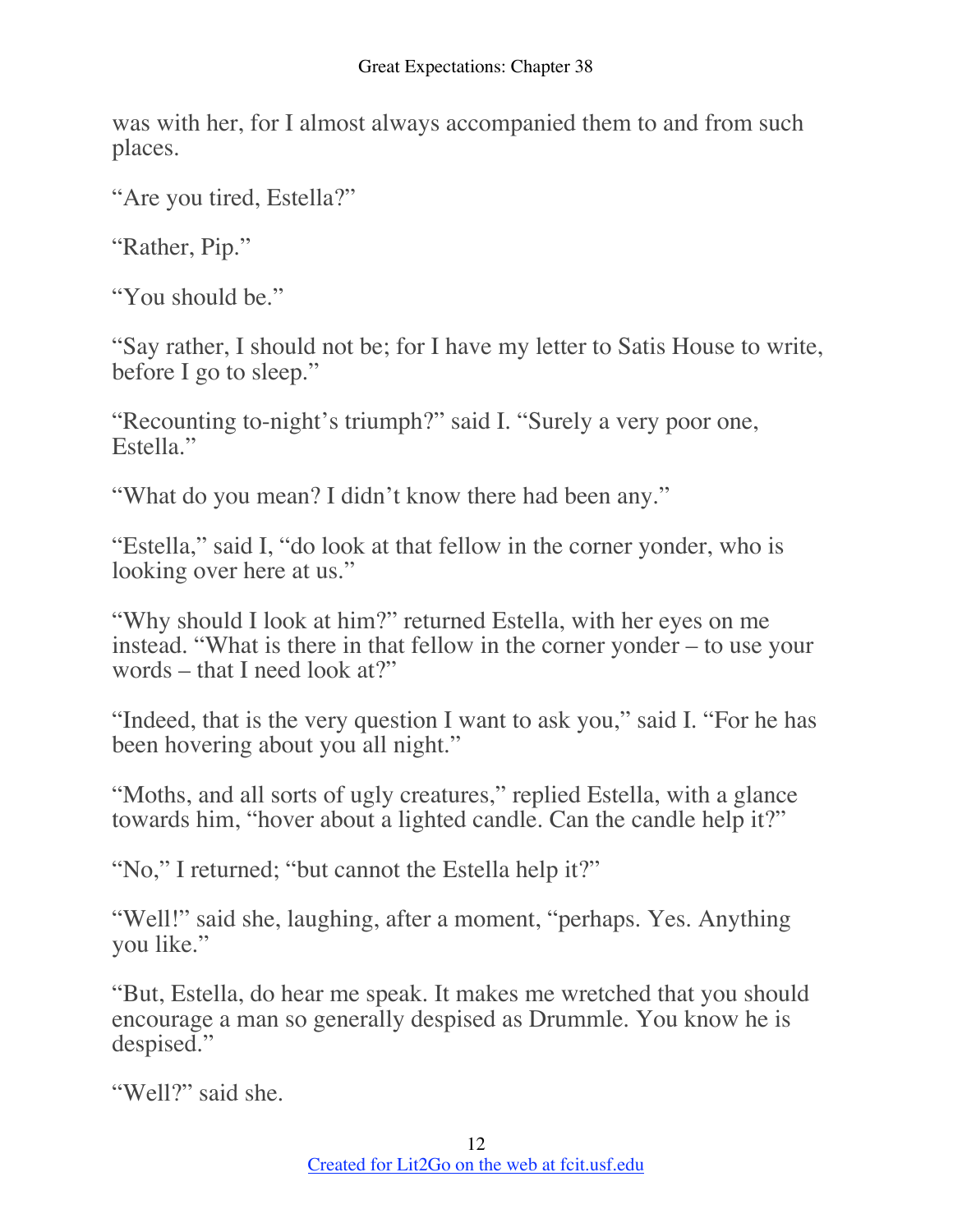"You know he is as ungainly within, as without. A deficient, illtempered, lowering, stupid fellow."

"Well?" said she.

"You know he has nothing to recommend him but money, and a ridiculous roll of addle-headed predecessors; now, don't you?"

"Well?" said she again; and each time she said it, she opened her lovely eyes the wider.

To overcome the difficulty of getting past that monosyllable, I took it from her, and said, repeating it with emphasis, "Well! Then, that is why it makes me wretched."

Now, if I could have believed that she favoured Drummle with any idea of making me – me – wretched, I should have been in better heart about it; but in that habitual way of hers, she put me so entirely out of the question, that I could believe nothing of the kind.

"Pip," said Estella, casting her glance over the room, "don't be foolish about its effect on you. It may have its effect on others, and may be meant to have. It's not worth discussing."

"Yes it is," said I, "because I cannot bear that people should say, 'she throws away her graces and attractions on a mere boor, the lowest in the crowd.'"

"I can bear it," said Estella.

"Oh! don't be so proud, Estella, and so inflexible."

"Calls me proud and inflexible in this breath!" said Estella, opening her hands. "And in his last breath reproached me for stooping to a boor!"

"There is no doubt you do," said I, something hurriedly, "for I have seen you give him looks and smiles this very night, such as you never give to  $-$  me."

"Do you want me then," said Estella, turning suddenly with a fixed and